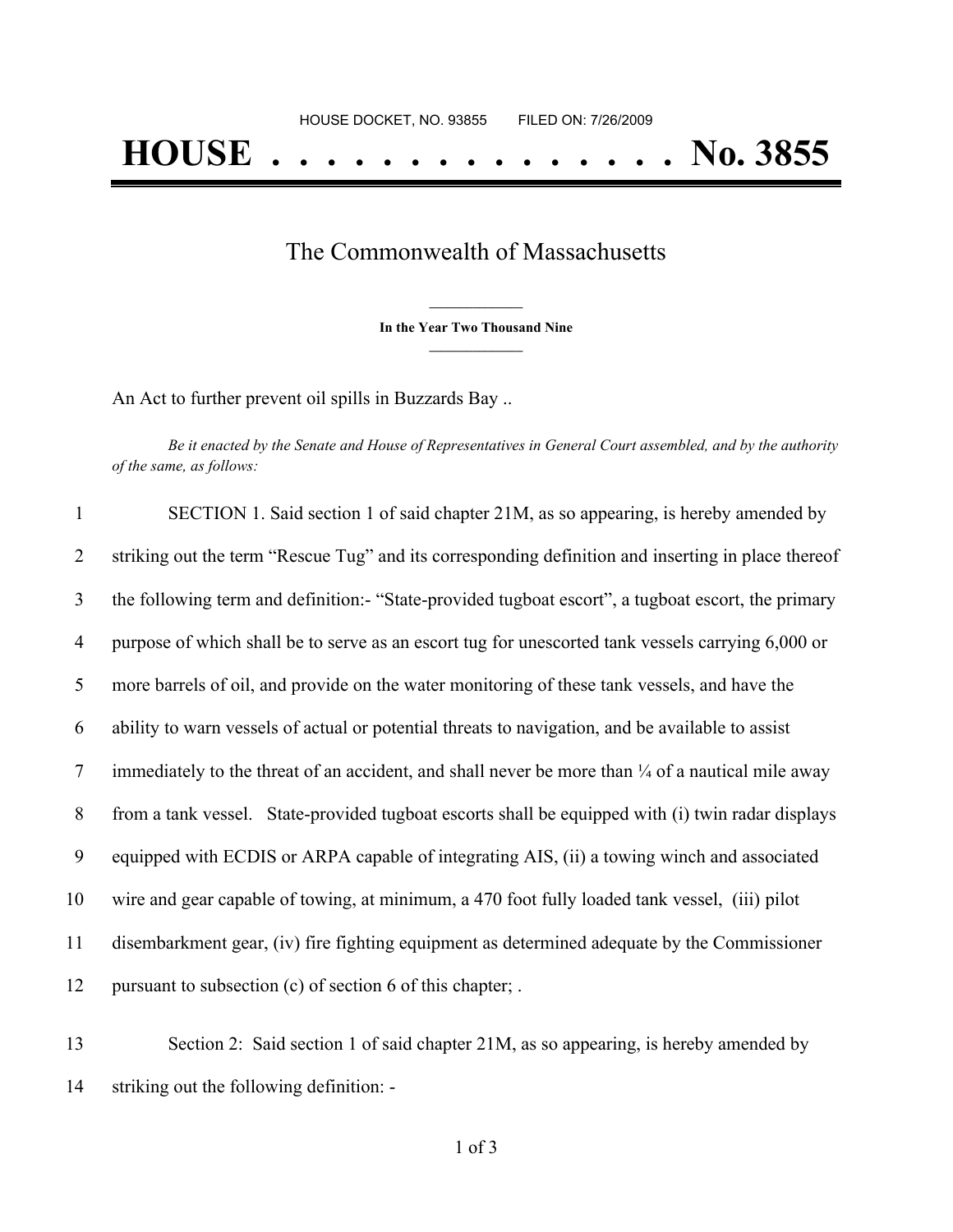"Response time", the amount of time required for a rescue tug to assist a tank vessel."

| 16 | Section 3. Said section 1 of said chapter 21M, as so appearing, is hereby further                  |
|----|----------------------------------------------------------------------------------------------------|
| 17 | amended by striking out, in lines 47 through 51, the following sentence:- "As of January 1, 2006,  |
| 18 | a tugboat escort shall be equipped with fire fighting equipment and, at a minimum, shall meet the  |
| 19 | requirements of the following American Bureau of Shipping (ABS) classifications: Fire Fighting     |
| 20 | Vessel Class 1 and Maltese Cross A1 (Towing Vessel)."                                              |
| 21 | Section 4: Section 9(c) of said Chapter 21M, as so appearing, is hereby amended by                 |
| 22 | striking out the words "be available to" and inserting in place of the following words:- "escort   |
| 23 | every".                                                                                            |
| 24 | Section 5: Said section $9(c)$ of said Chapter 21M, as so appearing, is hereby amended by          |
| 25 | striking out the following words:- "The commissioner shall establish by regulation the maximum     |
| 26 | response times that state-provided tugboat escorts shall maintain upon being dispatched."          |
| 27 | Section 6: Section 9(f) of said Chapter 21M, as so appearing, is hereby amended by                 |
| 28 | striking the following words:- "authorize longer response times and fewer state pilots if he       |
| 29 | determines that exigent circumstances exist." and replacing them with the following words:- "not   |
| 30 | dispatch state-provided tugboat escorts and state pilots if the department determines that exigent |
| 31 | circumstances exist."                                                                              |
| 32 | Section 7: Said section 9(f) of said Chapter 21M, as so appearing, is hereby further               |
| 33 | amended by inserting after the phrase, "joint committee on the environment, natural resources      |
| 34 | and agriculture" the following words:- "as well as report in the Environmental Monitor".           |